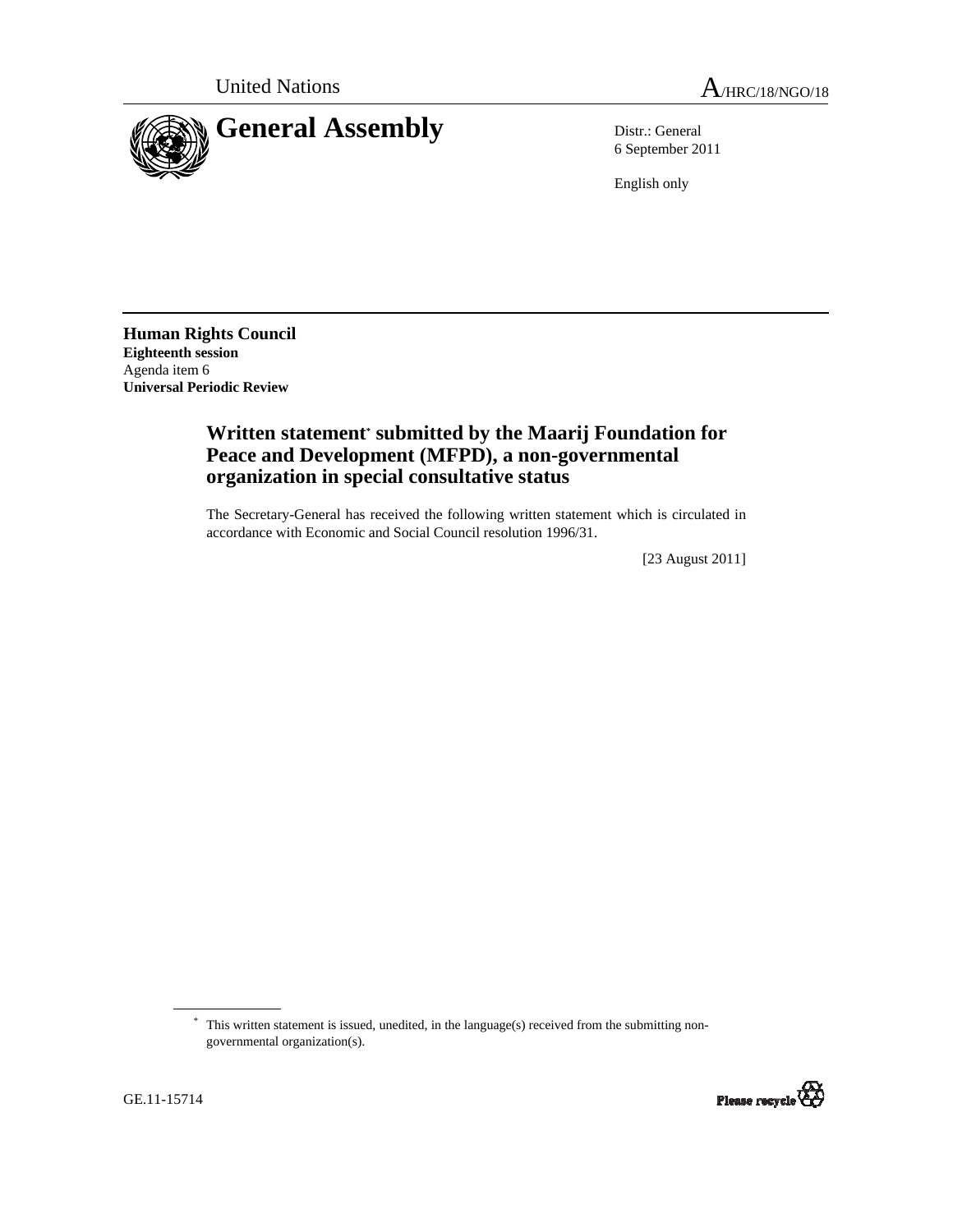## **General freedoms and human rights**

Human Rights must be respected and executed. To do this, the citizen should be responsible in himself and to other people and to be of watchful conscience. The violation of the rights is considered as contravention of democratic freedoms and Human Rights. The most important ones on civil and political rights which must be respected during war and peace, and these rights are part of international general system. Civil and political rights are fundamental rights which linked by the dignity of human being and include rights in life, physical safety, not subjected to torture or inhumanity treatment and banning of slavery, also include freedom of opinion, expression, religions, meeting and association.

Based on the recommendations of the framework works shop hold in Khartoum July 2011, and participated by Maarij foundation, we recommend some recommendations which can promote the different Human Rights in Sudan:

- To close the file of political arrest
- To cancel all rules issued against opinion detainees
- The Government must secure effective protection to the citizen during examination by police men.
- Amendment of Sudanese penal code to be coped with the international conventions of torture resistant and commitment to the torture resistance ratified by Sudan Government
- To complete the establishment of Human Rights commission for protection in Sudan
- Legal and judicial reform by making use of different legal experiences
- Enactment of new information law suitable for freedom of expression
- Amendment of penal code and marital law to be coped with citizenship right and political participation.
- To cancel all articles and rules that prevent policemen to appear before judiciary, and inspection of custodies, and let doctors and advocates to communicate with arrested persons the government should established independent body consist of judges, doctors, advocates and representatives of human Rights movement in the Sudan to investigate the torture cases alleged and referring persons responsible for them to fair trial
- To let NGOS concerned with Human Rights to visit jails to evaluate the situation of the detainees.
- Formation of permanent independent investigation committee consists of judges, doctors, and advocates, governmental and NGOS to examine the torture cases alleged, and referred the responsible persons to trial.
- Organization of education training sessions to policemen about how to treat with detainees, and protect their dignity and fundamental freedoms as stated in the constitution and international charters concerning Human Rights which committed by Sudan Government
- The NGOS institutions should be engaged in enactment of laws and legislations
- Confirmation of the principle of highness of international conventions ratified by countries